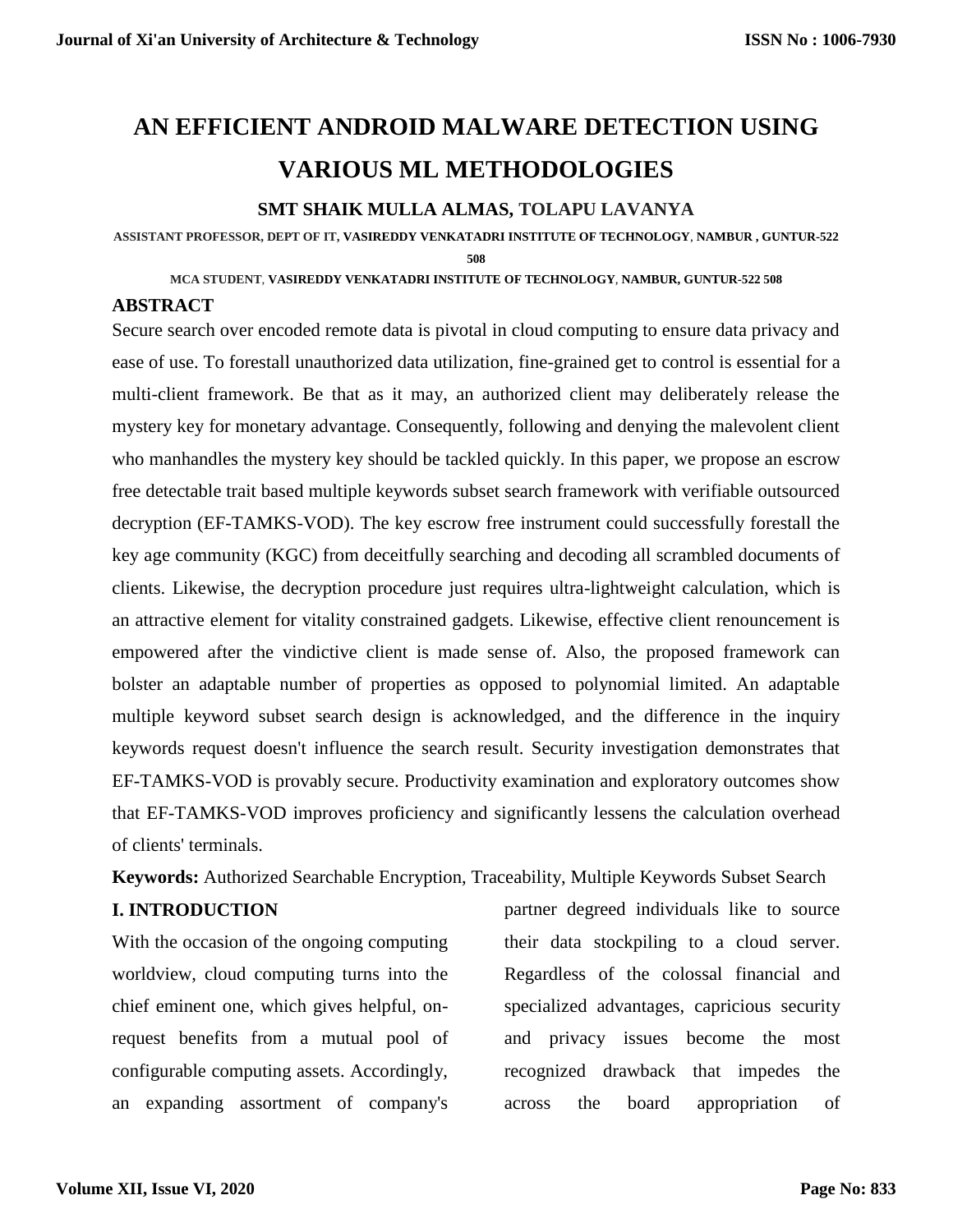information stockpiling publically cloud framework. Encryption could be an essential procedure to defend data privacy in remote stockpiling. Nonetheless, the best approach to adequately execute keyword chase for plaintext gets intense for encoded data on account of the disjointedness of ciphertext. Re-appropriating searchable encoded information to an outsider is of extending energy in secure Cloud stockpiling. In a normal use of this sort, a sender scrambles reports to a collector UN office includes a capacity account in a very cloud server. The encoded archives are transferred to the capacity server. The beneficiary will recover some scrambled archives containing a chose keyword by giving the server a keyword search trapdoor, for example, that keyword.

With this keyword look for trapdoor, the limit server will understand the coordinating Documents while not decryption. The cryptological device encouraging search on scrambled information is spoken as searchable encoding. Searchable encoding has been acknowledged in each isosceles and lopsided (open key) encoding settings. By getting into the hour of enormous data, web clients at times decide to move their own data to remote cloud servers with the end goal that they will reduce the estimation

of local data the board and support. Cryptography might be a fundamental strategy to shield information privacy in remote stockpiling. Be that as it may, an approach to adequately execute keyword looks for plaintext gets irksome for scrambled information because of the confusion of ciphertext.

Searchable coding system grants investigate encoded data utilizing keywords. In a document sharing framework, similar to a multi-proprietor multiuser circumstance, fine-grained search authorization could be entrancing to perform to the data mortgage holders to offer their data with the diverse affirmed clients. In any case, the greater part of the available frameworks need the client to play out a larger than average amount of cutting edge added substance blending activities. The outsourced cryptography technique allows a client to recuperate the message with ultra-lightweight cryptography. In any case, the cloud server may come wrong half-unscrambled data because of a noxious assault or framework breakdown. Along these lines, it's a crucial issue to guarantee the accuracy of outsourced cryptography publically key coding with PEKS for example keyword search framework. The authorized elements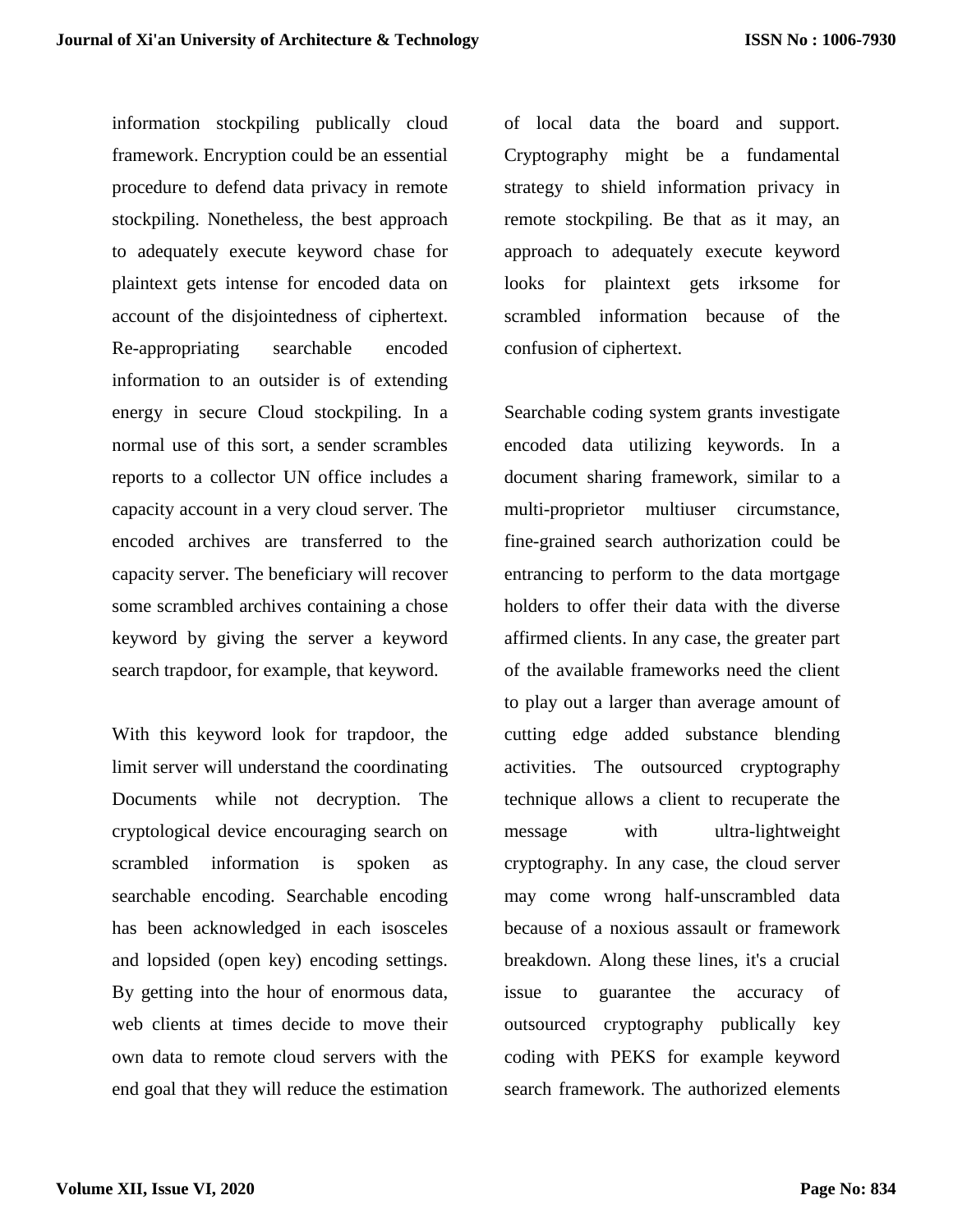may illegally release their mystery key to an outsider for benefits. Assume that a patient some time or another abruptly discovers that a mystery key comparing to his electronic clinical data is sold-out on e-Bay. Such wretched conduct truly undermines the patient's data privacy. The deliberate mystery key release genuinely subverts the dream of authorized access the board and data privacy insurance. Subsequently, it's basic to distinguish the malignant client or perhaps demonstrate it in a partner passing courtroom. In a characteristic based thoroughly get to framework, the key of the client is said to line of different things as opposed to people's personality. Because of the search and cryptography authority are regularly shared by the arrangement of clients who own the indistinguishable arrangement of properties, it's depleting to follow the essential key proprietor. Giving traceability to a fine-grained search authorization framework is essential and not thought of in past searchable composing frameworks.

#### **RELATED WORK**

In this paper, suddenly we describe and deal with the issue of effective yet secure situated catchphrase investigate mixed cloud data. Situated look for fantastically improves structure comfort by reestablishing the planning records in a situated solicitation to certain significance models (e.g., watchword repeat), along these lines making one stage closer towards practical game plan of insurance protecting data encouraging organizations in Cloud Computing. Supports productive positioned keyword search for accomplishing compelling use of remotely put away scrambled data in Cloud Computing [1].

In a ciphertext-arrangement property based encryption (CP-ABE) structure, deciphering keys are described over qualities shared by various customers. Given an unscrambling key, it may not be persistently possible to follow to the principal key owner. As a translating advantage could be constrained by different customers who guarantee the comparable arrangement of attributes, pernicious customers might be tempted to discharge their unscrambling advantages to certain pariahs, for money related advantage or occasion, without the peril of being gotten. This issue amazingly obliges the employments of CP-ABE. A couple of detectable CP-ABE (T-CP-ABE) systems have been proposed to address this issue, yet the expressiveness of approaches in those structures is confined where just AND portal with guaranteed winner is starting at now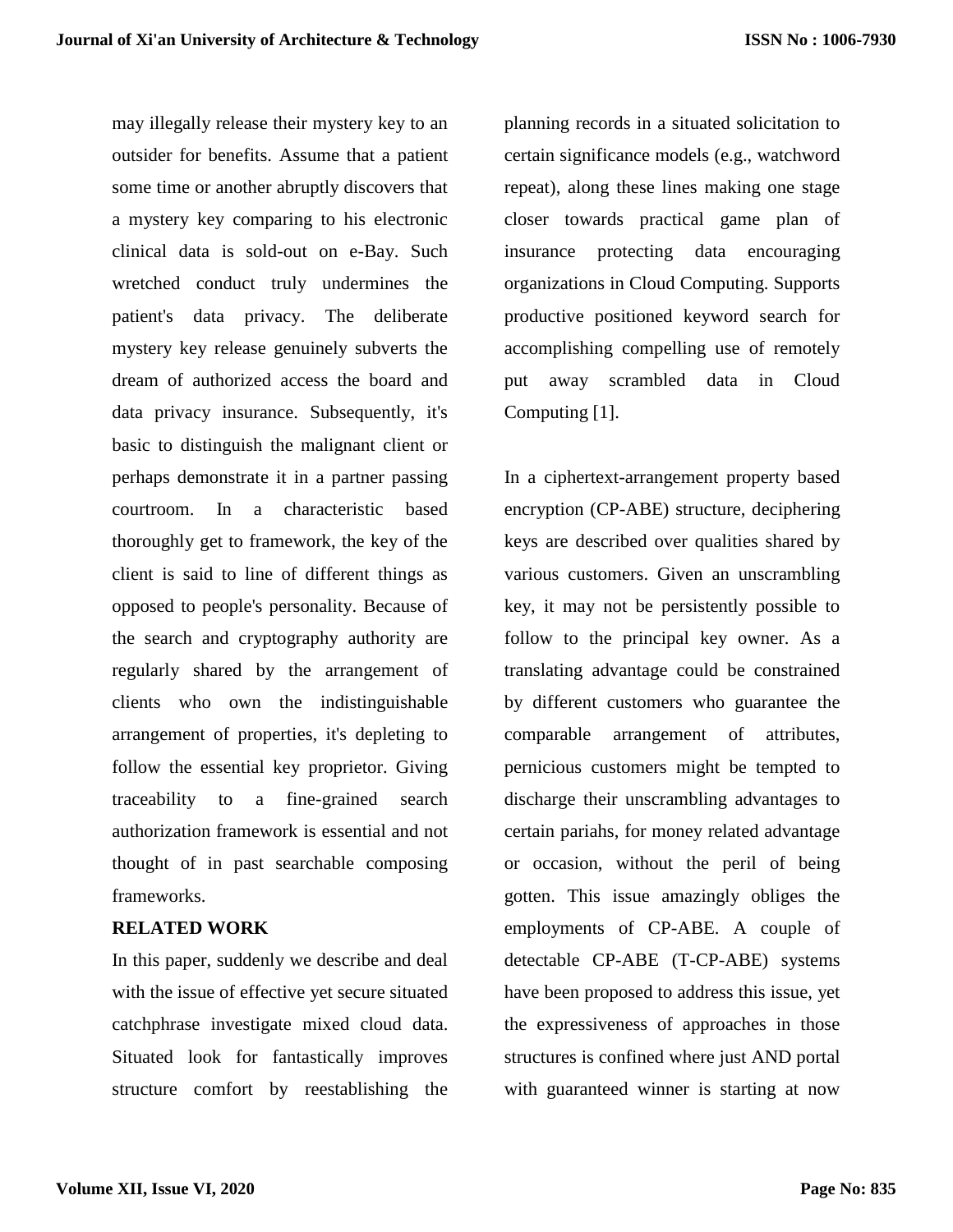supported [2]. Quality Based Encryption (ABE) with re-appropriated unscrambling not simply enables fine-grained sharing of mixed data, yet moreover beats the capability impediment (in the wording of ciphertext size and unscrambling cost) of the standard ABE plans. Specifically, an ABE plot with redistributed unraveling licenses a pariah (e.g., a cloud server) to change an ABE ciphertext into a (short) El Gamal-type ciphertext using an open change key given by a customer with the objective that the last can be decoded significantly more powerful than the past by the customer. Regardless, an insufficiency of the principal redistributed ABE plan is that the precision of the cloud server's change can't be checked by the customer [3]. Request over encoded data is an indispensable engaging methodology in circulated computing, where encryption before redistributing is a key response for making sure about customer data insurance in the untrusted cloud server condition. In this paper, we revolved around a substitute yet also troublesome circumstance where the re-appropriated dataset can be contributed from various owners moreover, are open by various customers, for example multi-customer multi-supporter case [4]. Twofold Server Public Key Encryption with Keyword

Search (DS-PEKS). As another essential responsibility, we portray another variety of the Smooth Projective Hash Functions (SPHFs) implied as straight and homomorphic SPHF (LH-SPHF) [5].

Property based encryption (ABE) is an open key-based one-to-various encryption that empowers customers to encode and unscramble data subject to customer properties. A promising utilization of ABE is versatile access control of mixed data set aside in the cloud, using access polices and attributed qualities identified with private keys and ciphertexts [6]. Until this point in time, the improvement of electronic individual data prompts an example that data owners need to remotely redistribute their data to fogs for the fulfillment in the astonishing recuperation likewise, limit advantage without focusing on the heaviness of neighborhood data organization and upkeep. In any case, a protected offer and quest for the re-appropriated data is an impressive task, which may successfully aim the spillage of delicate individual data. Powerful data sharing and looking for security is of fundamental centrality [7].

This paper proposes a toolbox for productive and privacy-saving outsourced estimations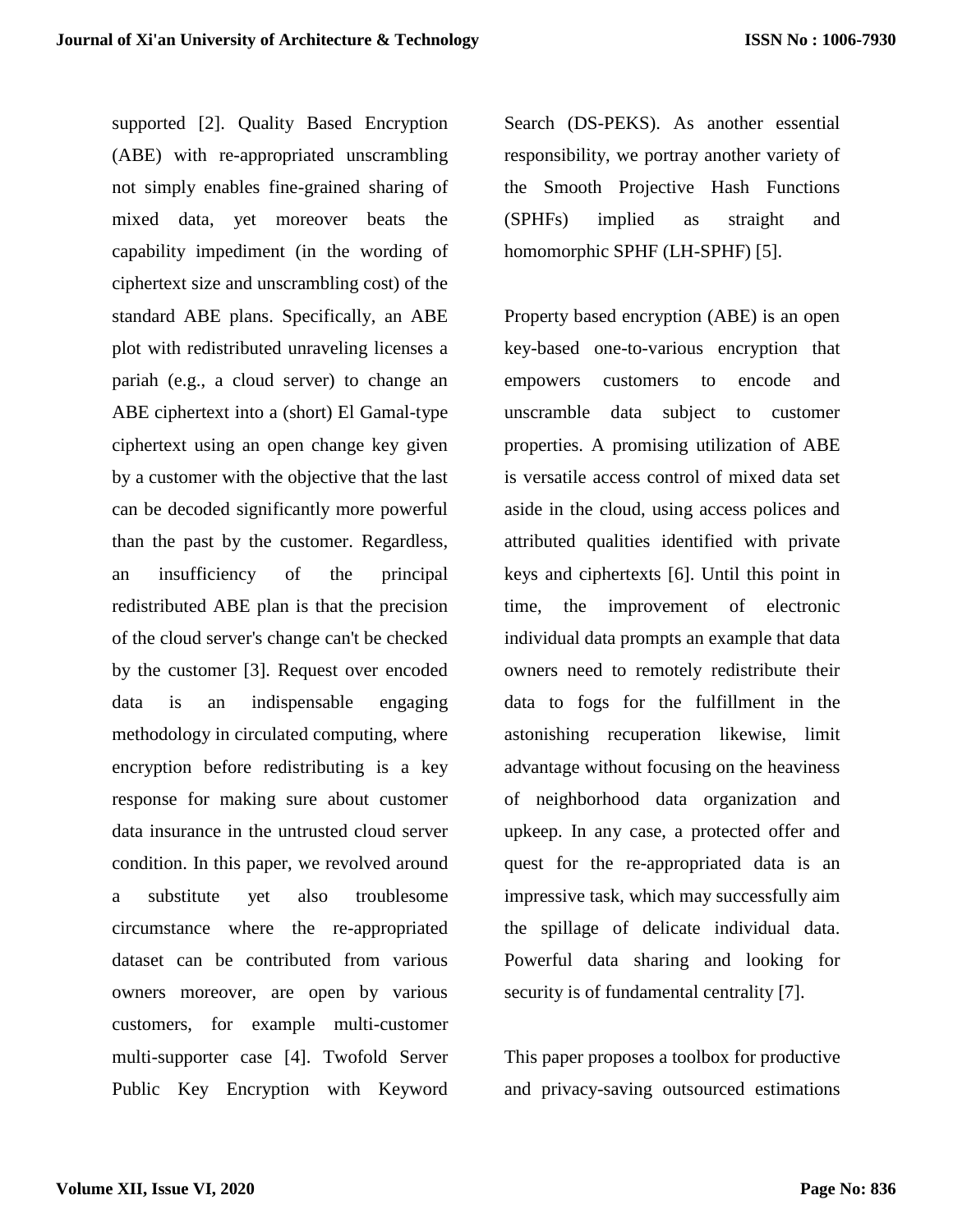under multiple scrambled keys, which we allude to as EPOM. Utilizing EPOM, a huge size of clients can safely re-appropriate their data to a cloud server for capacity. Additionally, encoded data having a place with multiple clients can be prepared without settling on the security of the individual user"s (unique) data and the last figured outcomes. To diminish the related key administration cost and private key presentation chance in EPOM, we present a Distributed Two-Trapdoor Public-Key Cryptosystem (DT-PKC), the center cryptographic crude [8].

A broad number of data, generally insinuating colossal data, has been created from Web of Things. In this paper, we present a twofold projection significant computation illustrate (DPDCM) for colossal data incorporate realizing, which stretches out the rough commitment to two separate subspaces in the covered layers to learn related features of enormous data by replacing the covered layers of the conventional significant estimation illustrate (DCM) with twofold projection layers [9].

Multi-catchphrase rank available encryption (MRSE) reestablishes the best k brings about light of a data customer's interest of multi-catchphrase look for over encoded data, and from this time forward gives a beneficial way for shielding data security in dispersed capacity structures while without loss of data convenience. MRSE system which vanquishes all of the disfigurements of the KNN-SE based MRSE structures [10].

#### **Existing System**

For the record sharing framework, for example, a multi-proprietor multiuser situation, fine-grained search authorization is an attractive capacity for the data proprietors to impart their private data to other authorized clients. Be that as it may, the greater part of the accessible frameworks require the client to play out a lot of complex bilinear blending tasks. These overpowered calculations become an overwhelming weight for the client's terminal, which is particularly genuine for vitality compelled gadgets. The outsourced decryption technique permits clients to recoup the message with ultra-lightweight decryption. Notwithstanding, the cloud server may return wrong half-decoded data because of a malignant assault or framework breakdown. In this way, it is a significant issue to ensure the rightness of outsourced decryption in broad daylight key encryption with keyword search (PEKS) framework.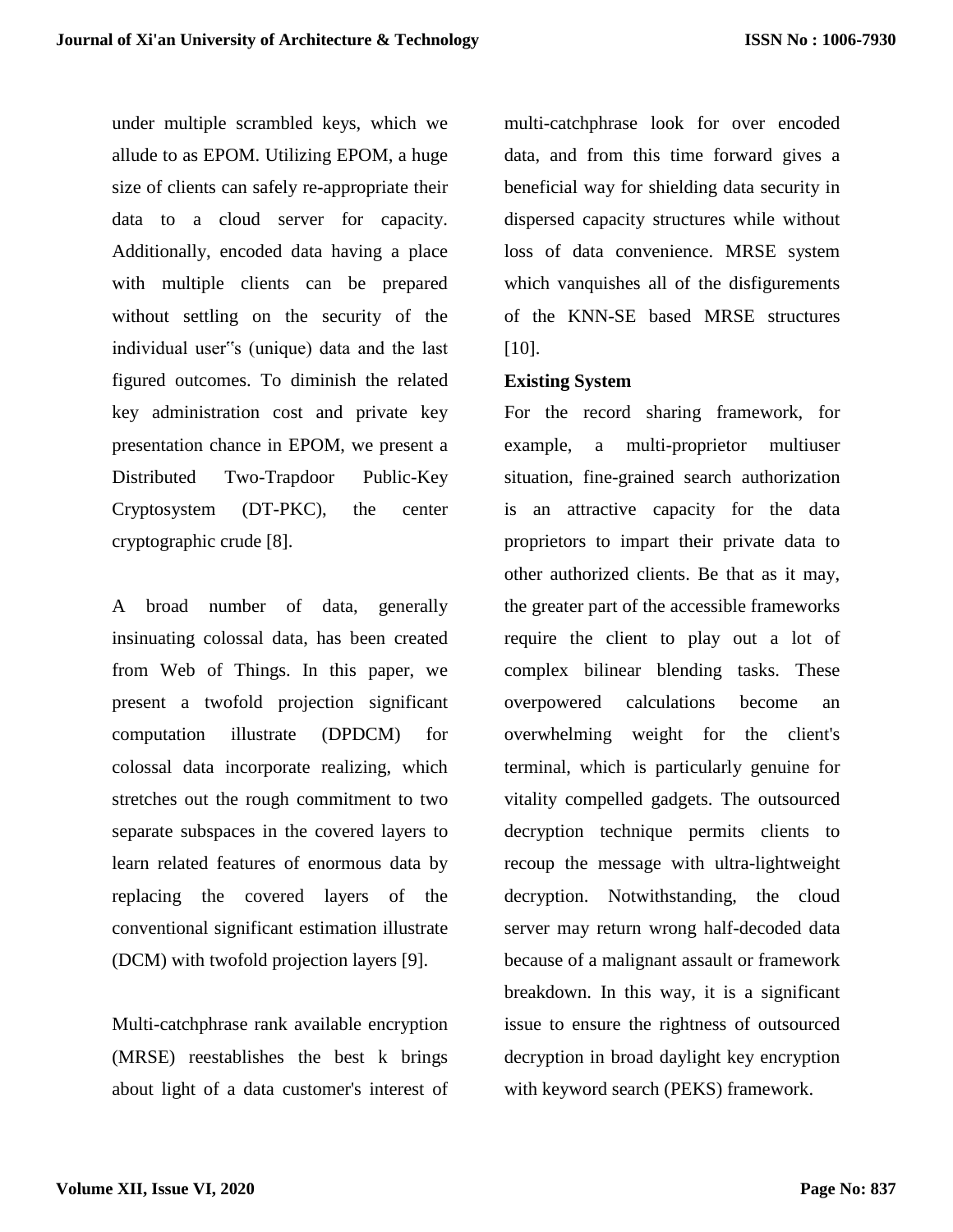#### **Proposed System**

EF-TAMKSVOD accomplishes fine-grained data get to authorization and supports multiple keyword subset searches. In the encryption stage, a keyword set KW is separated from the document, and both KW and the record are scrambled. An entrance arrangement is likewise upheld to characterize the authorized kinds of clients. In the search stage, the data client indicates a keyword set KW0 and produces a trapdoor TKW0 utilizing his mystery key. In the test stage, if the characteristics connected with client's mystery key fulfill the document's entrance strategy and KW0 (implanted in the trapdoor) is a subset of KW (inserted in the ciphertext), the comparing record is esteemed as a coordinating record and came back to the data client. The request for

keywords in KW0 can be discretionarily changed, which doesn't influence the search result. EF-TAMKS-VOD underpins adaptable framework augmentation, which obliges an adaptable number of properties. The traits are not fixed in the framework instatement stage and the size of the characteristic set isn't confined to polynomially bound with the goal that new ascribes can be added to the framework whenever. Additionally, the size of the open parameter doesn't develop with the quantity of properties. Regardless of what a number of characteristics are bolstered in the framework, no extra correspondence nor capacity costs are brought to EF-TAMKS-VOD. This component is alluring for the cloud framework for its ever-expanding client volume.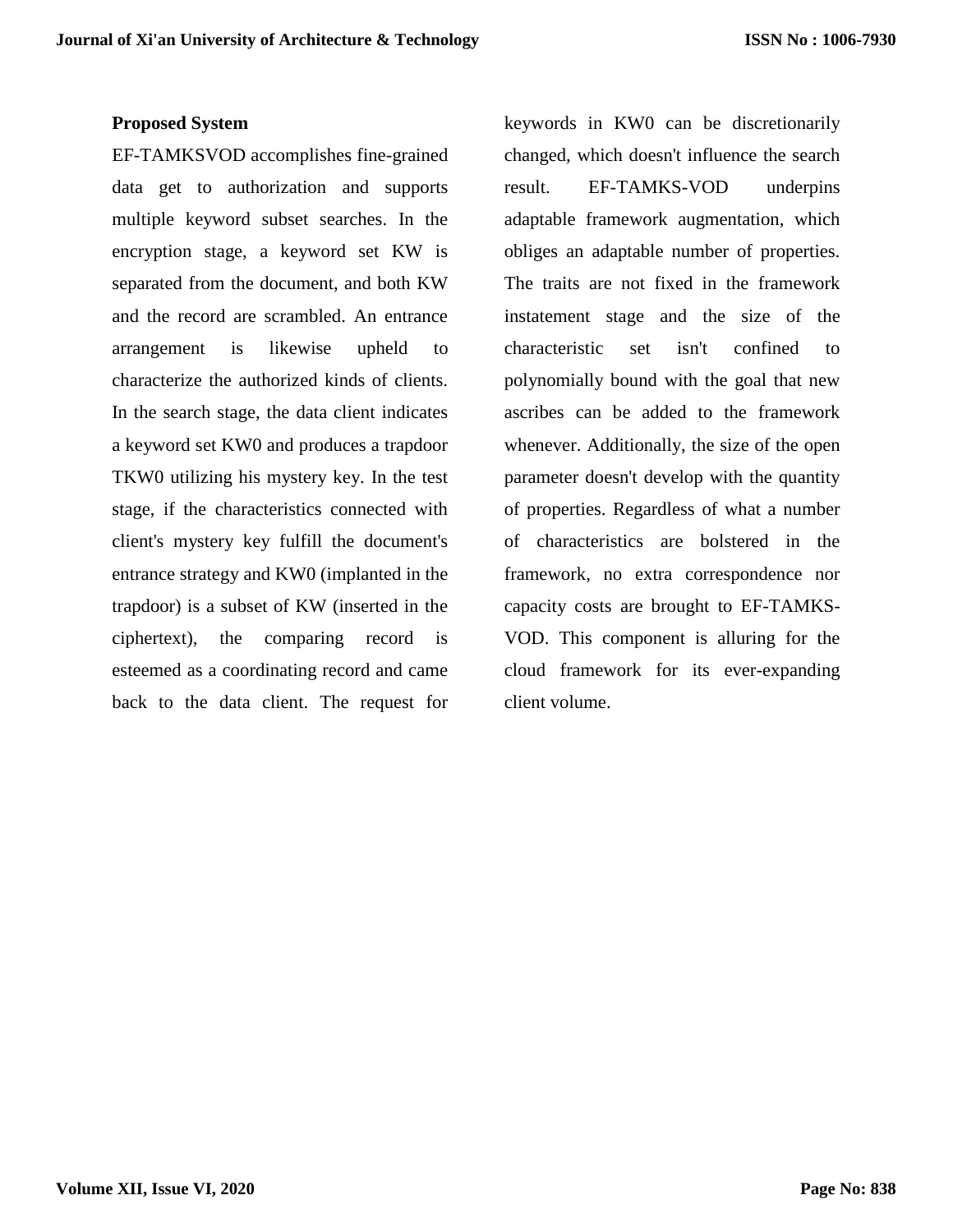

Fig. 1 Proposed System

#### PROPOSED ALGORITHM

A. Depiction of the Proposed Algorithm:-

1) Data Owner Data proprietor inside the framework registers first exploitation confirmation technique. It chooses the record to move and figure. By exploitation the open key it figures the message into ciphertext. Again data proprietor separates multiple keywords from that message and sends it to the cloud controller.

2) Cloud Controller Cloud Controller gets the encoded record and multiple keywords from the data proprietor. It stores the data safely. Gives proper answers to data client inquiries identified with message keywords. On the off chance that a client is vindictive, at that point client repudiation is finished by the cloud controller.

3) Key Generation Center (KGC) Key age place (KGC) deals with the keys of the data proprietor and data client. Gives an open key to the data proprietor to encode the record. It sends the personality based mystery key to the data client. Sends insights concerning repudiate client to cloud controller.

4) Data User Data The client goes into the framework by utilizing the validation procedure from KGC. It sends questions to the cloud controller. Once more, it sends his personality based key to KGC to get a mystery key and by utilizing this mystery key it unscrambles the record.

5) Traitor Tracing Traitor following monitors clients' exercises if any client releases a mystery key intentionally or accidentally. Follows that specific client. Sends insights regarding that client to KGC for additional client renouncement process.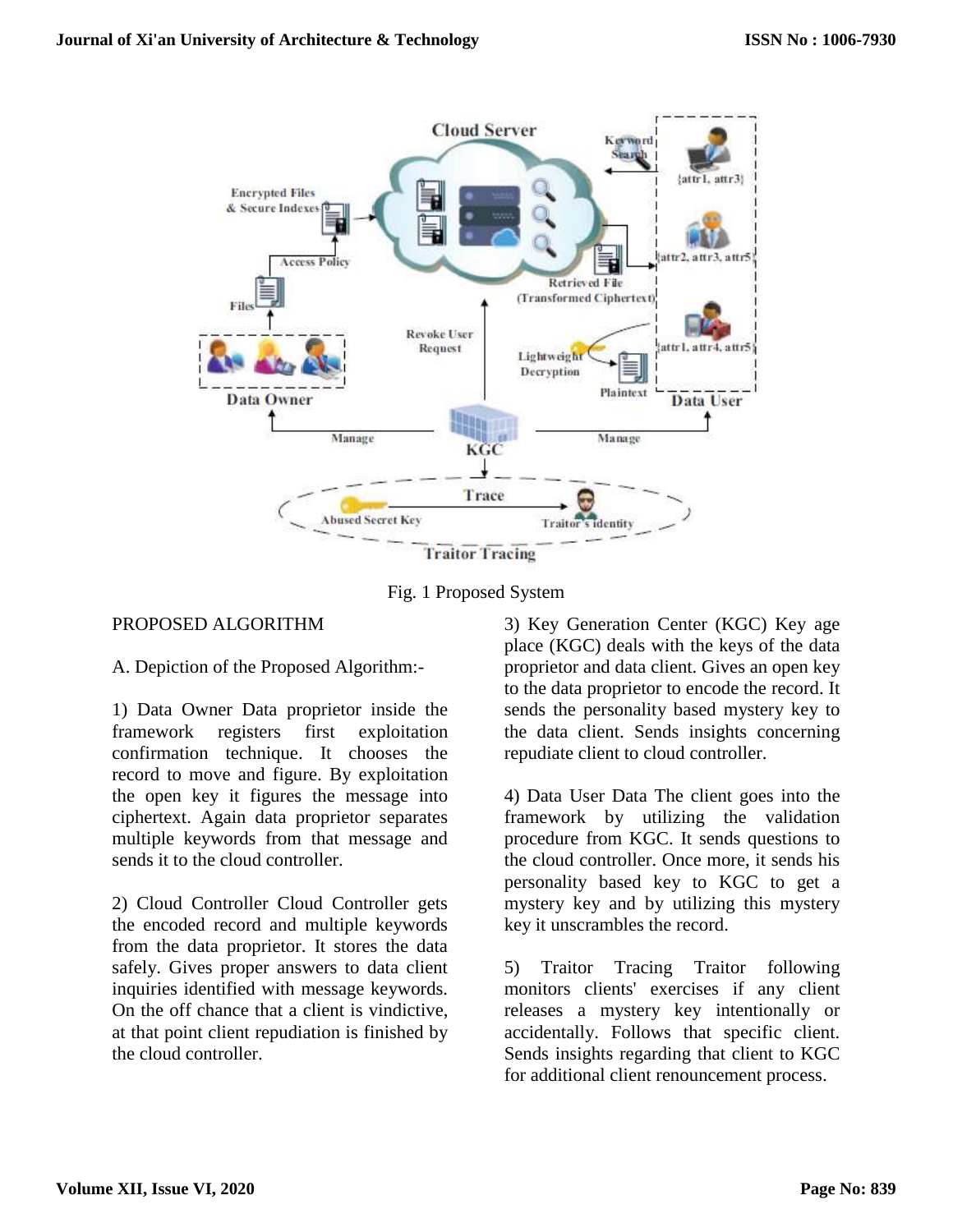#### **B. Pseudocode Identity-based Encryption Decryption:-**

Info: Text document Output: Encrypted record + Keywords

Stage 1: Initialization

Stage 2: Select the record F

Stage 3: Take the open key from the key age place to encode a record

Stage 4: Ciphertext + keywords

Stage 5: Store to cloud controller

Stage 6: User search document utilizing question (keyword search)

Stage 7: Send Identity key to KGC to create Secret key

Stage 8: Using mystery key unscramble the record to the first

Stage 9: End Traitor Tracing

**Information: Secret key (SK) Output: User Revocation** 

Stage 1: Initialization

Stage 2: Provide a mystery key to the client dependent on his personality

Stage 3: Check if any pernicious client at the hour of decryption having the mystery key

Stage 4: Third-party send a solicitation to clients to release the mystery key

Stage 5: Those clients acknowledge the solicitation, his all data send to the cloud

Stage 6: Do User Revocation of that client by Cloud **Conclusion**

The implementation of access control and the help of keyword searches are significant issues in a safe cloud stockpiling framework. In this work, we characterized another worldview of a searchable encryption framework and proposed a solid development. It bolsters adaptable multiple keywords subset search and takes care of the key escrow issue during the key age technique. A vindictive client who sells mystery keys for the advantage can be followed. The decryption activity is somewhat outsourced to the cloud server and the accuracy of half-unscrambled results can be confirmed by the data client. The presentation examination and recreation show its proficiency in calculation and capacity overhead. Exploratory outcomes show that the calculation overhead at the client's terminal is altogether decreased, which enormously spares the vitality for asset compelled gadgets of clients.

#### **REFERENCES**

1. Z. Liu, Z. Cao, D.S. Wong, "Whitebox traceable ciphertext-policy attribute-based encryption supporting any monotone access structures", IEEE Transactions on Information Forensics and Security, 2013.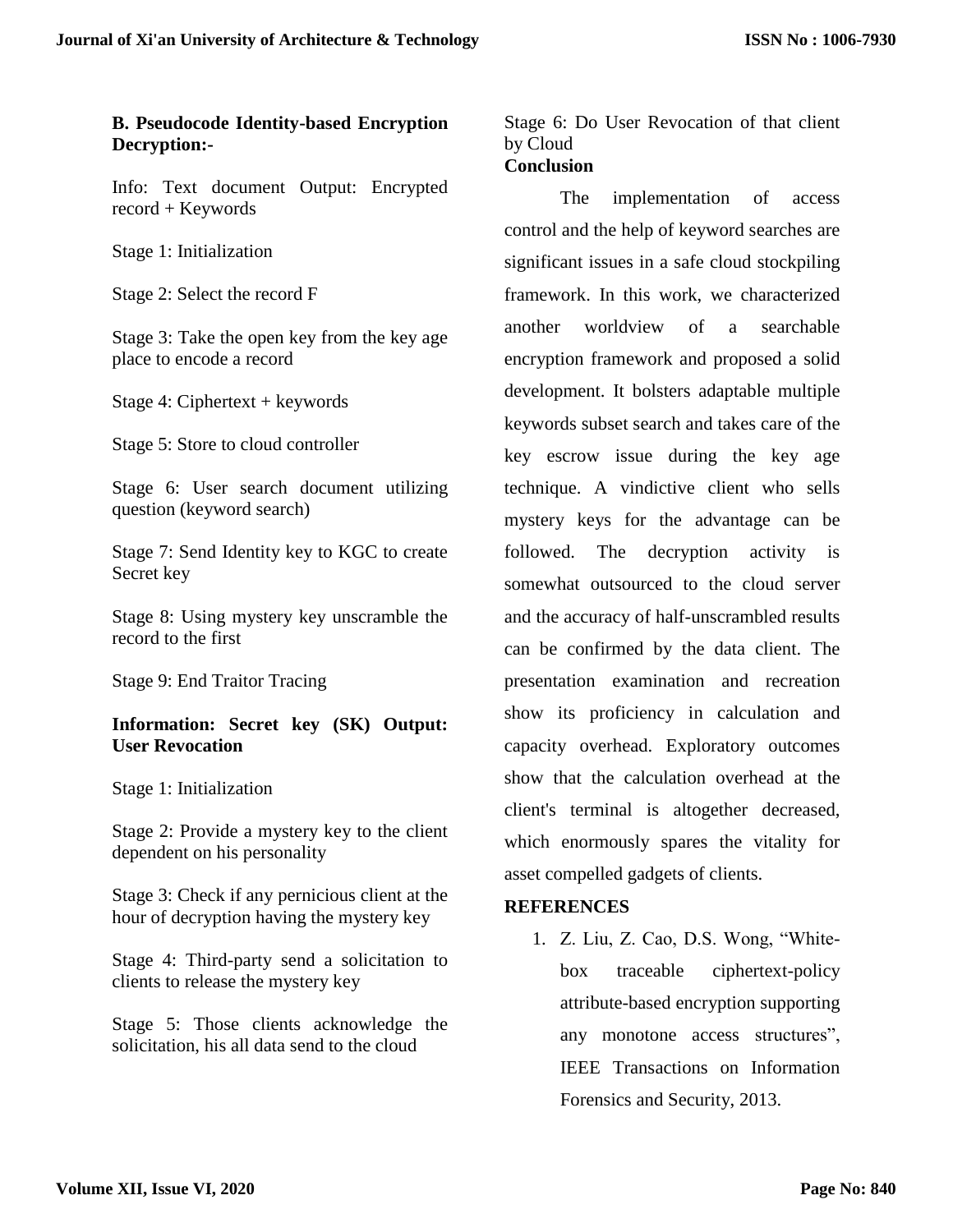- 2. J. Lai, R. H. Deng, C. Guan, and J. Weng, "Attribute-based encryption with verifiable outsourced decryption", IEEE Transactions on Information Forensics and Security, 2013.
- 3. R. Chen, Y. Mu, G. Yang, F. Guo, and X. Wang, "Dual-Server Public-Key Encryption with Keyword Search for Secure Cloud Storage", IEEE Transactions on Information Forensics and Security, 2016.
- 4. B. Qin, R. H. Deng, S. Liu, and S. Ma, "Attribute-Based Encryption with Efficient Verifiable Outsourced Decryption", IEEE Transactions on Information Forensics and Security, 2015
- 5. Z. Liu, Z. Cao, D.S. Wong, "Traceable CP-ABE: how to trace decryption devices found in the wild," IEEE Transactions on Information Forensics and Security, 2015, vol. 10, no. 1, pp. 55-68.
- 6. D. Boneh and B. Waters, "Conjunctive, subset, and range queries on encrypted data," in 4th Theory Cryptography Conference, 2007, vol. 4392, pp. 535-554.
- 7. P. Xu, H. Jin, Q. Wu and W. Wang, "Public-Key Encryption with Fuzzy

Keyword Search: A Provably Secure Scheme under Keyword Gusssing Attack," IEEE Transactions on Computers, 2013, vol. 62, no. 11, 2266-2277.

- 8. Q. Tang, "Nothing is for Free: Security in Searching Shared and Encrypted Data," IEEE Transactions on Information Forensics and Security, 2014, vol. 9, no. 11, 1943- 1952.
- 9. Y. Yang and M. Ma, "Conjunctive Keyword Search With Designated Tester and Timing Enabled Proxy Re-Encryption Function for E-Health Clouds," IEEE Transactions on Information Forensics and Security, 2016, vol. 11, no. 4, 746- 759.
- 10. B. Zhang, F. Zhang, "An efficient public-key encryption with conjunctive-subset keywords search," Journal of Network and Computer Applications, 2011, vol. 34, no. 1, pp. 262-267.
- 11. D. Boneh, G. D. Crescenzo, R. Ostrovsky, and G. Persiano, "Public key encryption with keyword search," in 2004
- 12. Z. Liu, Z. Cao, D.S. Wong, "Whitebox traceable ciphertext-policy attribute-based encryption supporting